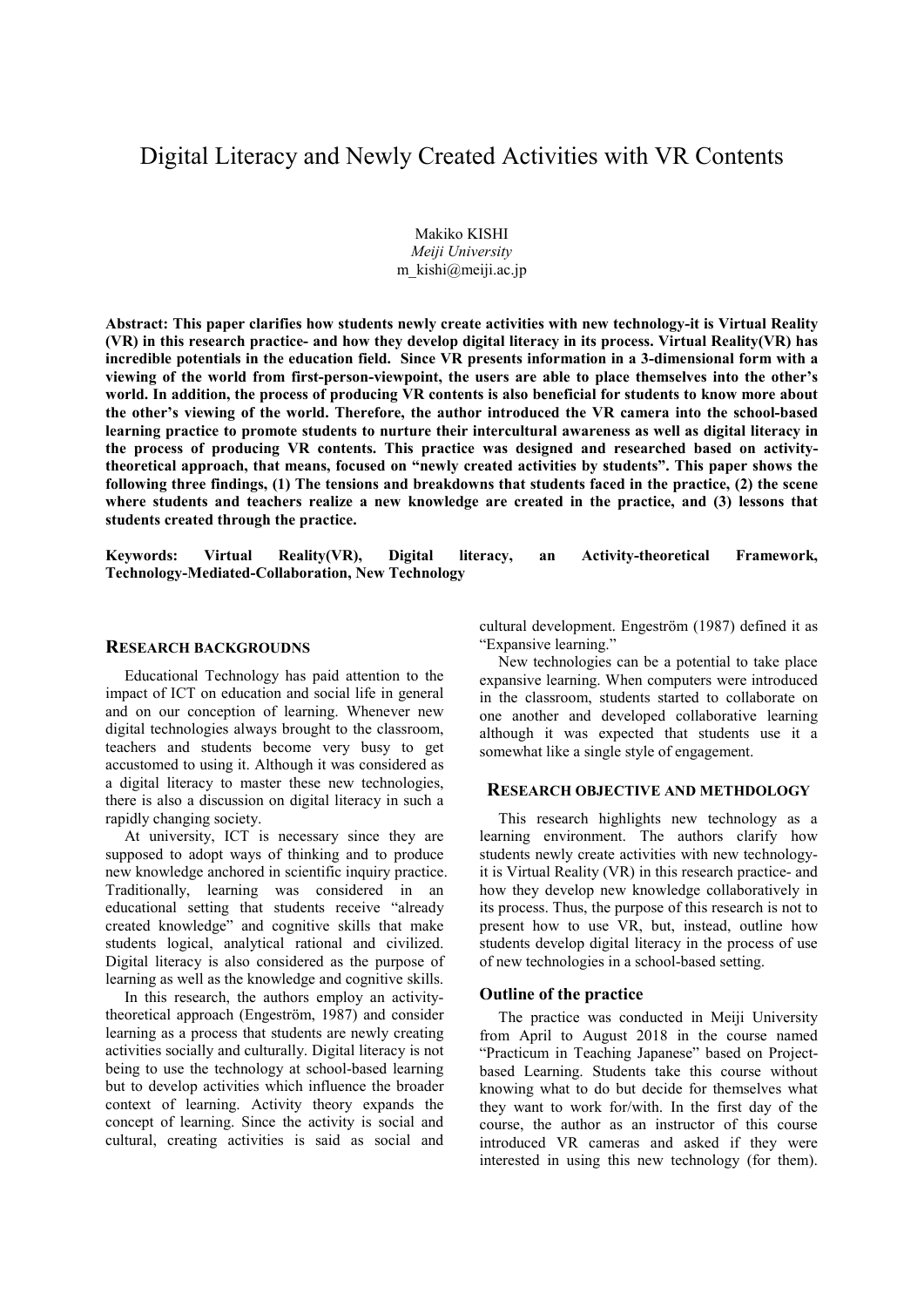Table 1: The Formed Working Group

| Name of working groups | Topic         | Purpose                                                        |
|------------------------|---------------|----------------------------------------------------------------|
| Next Action            | LGBT          | To provide with first-person-view of LGBT.                     |
| Mei & Fuji             | Diversity     | To provide with viewpoints of those of physically challenged.  |
| Into the Campus        | Multicultural | To provide with university lives in multicultural experiences. |
| Connect                | Connection    | To provide with the connection with the unknown world.         |

Since all students were interested in the VR camera, they decided to do "something" using the VR camera. In the second day, students started to share ideas what to do with VR. Although they have heard about VR, 18 out of 20 students did not have experienced VR, and all have not produced VR contents so far.

In the third day, students formed working groups (see the table 1) according to the topics shared in the second days and had worked in the respective groups till the end including two mid-term reporting and dialogical reflection among working groups. Students continue activities after having discussion and feedback from other groups, and they kept the activity to the next mid-term reporting and dialogic reflection. All groups mostly completed the contents till 13th days of the course, but not completed. Therefore, they will keep developing the VR contents to present in public at the end of August. To provide with the connection with the unknown world.

## **Data Collection and Analysis**

This research analyzes the practice based on an Activity-Theoretical Framework which core element is "activity." As mentioned above, learning is considered as the process of creating activities, and digital technologies affect this new kind of learning.

The data was collected through observation, students' writing reflections in every time of the course and final reports on the project after Dialogic reflection session conducted at the 14th (last) days of the course.

The authors discuss based on the result of data analysis at the following three levels suggested by Oilver & Pelletier (2006), (1) Activity, (2) Individual action that contributes to the activity, (3) Consisting of operation that contributes to each action.

#### **DISCUSSION**

From the above three levels, the author discusses based on the result of data analysis.

## *Activity*

The activities have been changing in the process of developing the contents. In the first stage (From 3rd to 5th) students did not have a clear image of what they created with VR camera. They started to play with the VR camera and examined how to use it for educational purposes. In the mid-term reporting and discussion among working groups (6th days of the course), they got a much more clear image of VR contents and what they want to create with it. The respective groups changed the activities after the midterm reporting.

## *Individual action that contribute to the activity*

After the mid-term reporting, students developed digital literacy. They got to pay more attention to the

Table 2: The Outline of the Course

| Class            | Process of the course                |  |
|------------------|--------------------------------------|--|
| 1 <sup>st</sup>  | Introduction                         |  |
| 2 <sub>nd</sub>  | Sharing ideas on VR contents         |  |
| 2rd              | Working by groups                    |  |
| 4 <sup>th</sup>  | Working by groups                    |  |
| 5 <sup>th</sup>  | Working by groups                    |  |
| 6 <sup>th</sup>  | mid-term report among working groups |  |
| 7 <sup>th</sup>  | Dialogic reflection                  |  |
| <b>Rth</b>       | Working by groups                    |  |
| Qth              | Working by groups                    |  |
| 10 <sup>th</sup> | Working by groups                    |  |
| 11 <sup>th</sup> | Working by groups                    |  |
| $12^{th}$        | Working by groups                    |  |
| 13 <sup>th</sup> | mid-term report among working groups |  |
| 14 <sup>th</sup> | Dialogic reflection                  |  |

first person viewpoints (camera angle, the positioning of actors), to message creation that can be delivered especially because of VR, the context of using the VR contents such as prior parts, instruction, additional information, etc. They were not found at the beginning of the project.

Once the image of the product and the process of VR contents, students got to expect how to go forward the work and shared the roles. Some students said " It got easier for me to go forward the work because I know what to do the next" but on the other hands, other students said, " I felt more worried because I realized that there was very little that I can contribute." Thus, some motivated with clear expectation, and the others got demotivated with anxiety and decreased self-efficacy.

## *Operation that contribute to each action*

There are critical scenes where students and teachers realized a new knowledge was created in practice. That is mostly related to tension and conflicts students faced. The detail will be presented at the conference.

# **REFERENCES**

Engeström, Y.(1987) *Learning by Expending: An activity-theoretical approach to developmental research*. Helsinki: Orineta-konsultit.